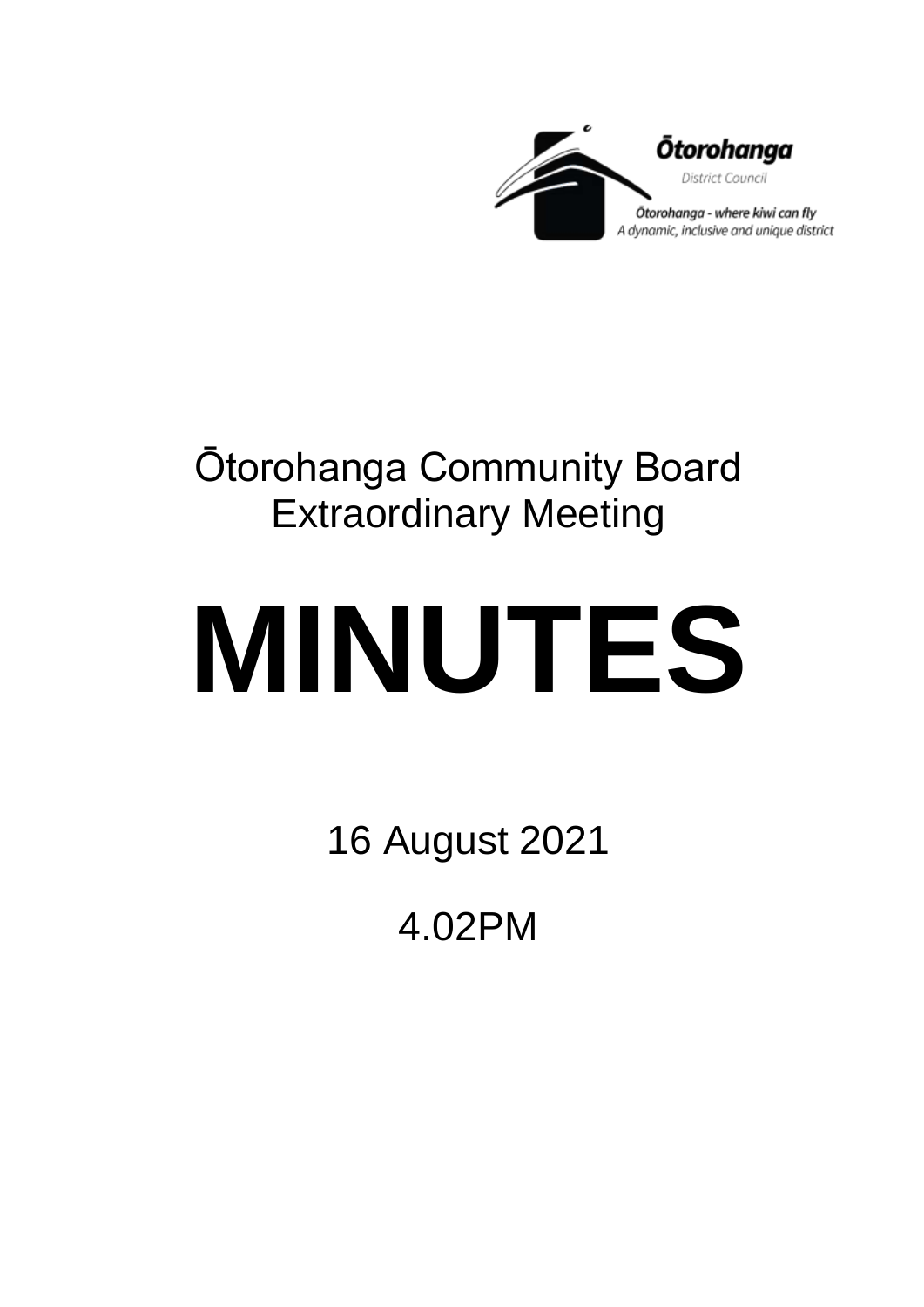#### **ŌTOROHANGA COMMUNITY BOARD EXTRAORDINARY MEETING**

16 August 2021

Minutes of an Extraordinary meeting of the Ōtorohanga Community Board held in the Council Chambers, 17 Maniapoto Street, Ōtorohanga on Monday 16 August 2021 commencing at 4.02pm.

Tanya Winter **CHIEF EXECUTIVE**

### **MINUTES**

**ORDER OF BUSINESS:**

| <b>ITEM</b>                                 |                                         | <b>PAGE</b>  |
|---------------------------------------------|-----------------------------------------|--------------|
| <b>PRESENT</b>                              |                                         | 1            |
| <b>IN ATTENDANCE</b>                        |                                         | 1            |
| <b>DECLARATION OF CONFLICTS OF INTEREST</b> |                                         |              |
|                                             |                                         |              |
| <b>ITEM 75</b>                              | <b>RESOLUTION TO EXCLUDE THE PUBLIC</b> | 1            |
|                                             | <b>PUBLIC READMITTED TO MEETING</b>     | $\mathbf{2}$ |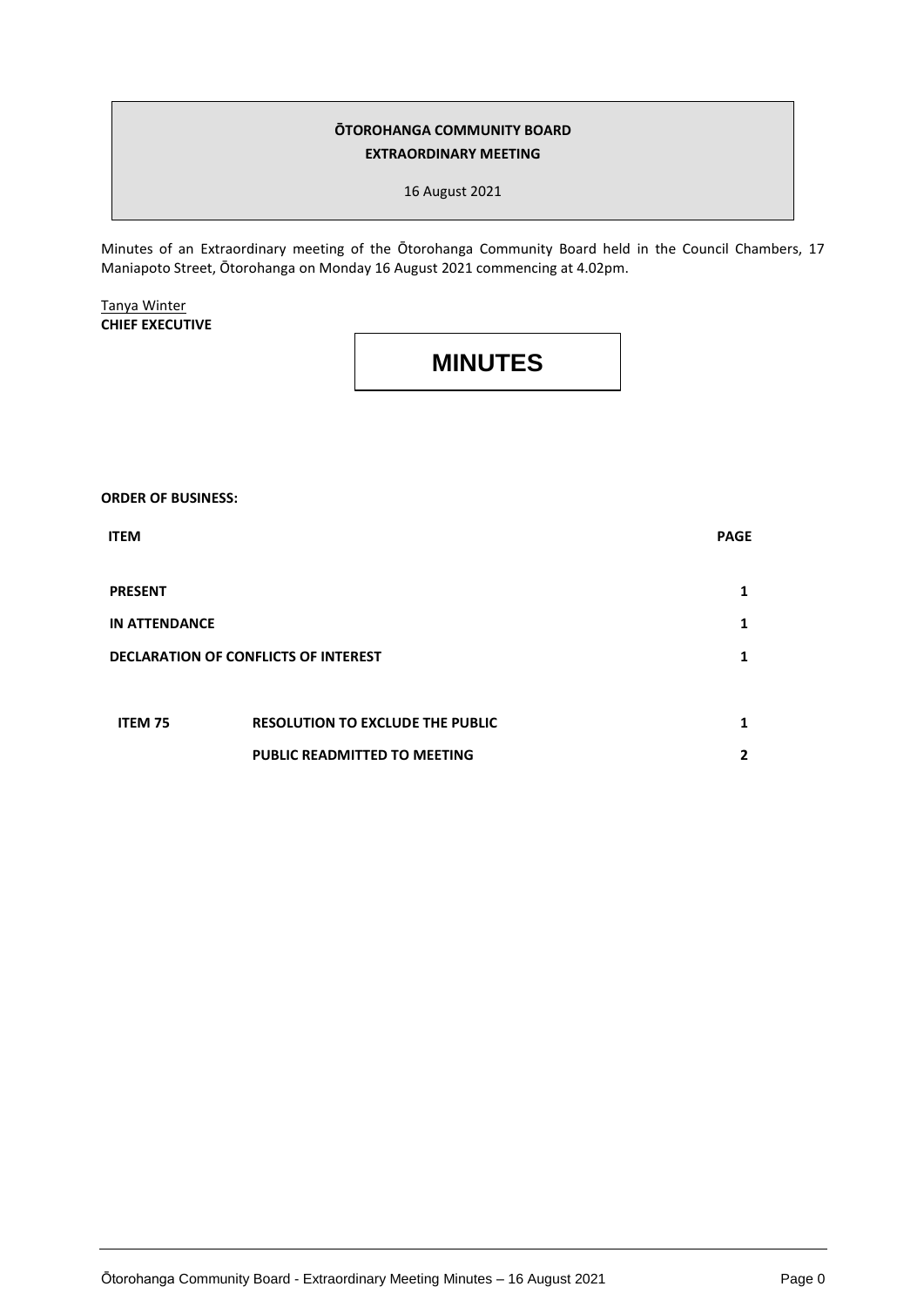#### **PRESENT**

Mr. N Gadd (Chair), Mrs. K Brown-Merrin, Mr. A Buckman, Cr. K Christison, Mr. P Coventry, Cr. Dow.

#### **IN ATTENDANCE**

His Worship the Mayor M Baxter, Ms T Winter (Chief Executive), Messrs. G Bunn (Group Manager Corporate), R Brady (Group Manager Engineering), R McNeil (Strategic Planner), C Tutty (Governance Supervisor), Ms T Ambury (Community and Economic Development Manager).

The Chair declared the meeting open and welcomed members to an extraordinary meeting of the Board.

#### **DECLARATION OF INTEREST**

The Chair asked members whether they had any declarations of conflicts of interest in the matter to be discussed.

No declarations of conflicts of interest were received.

#### **ITEM 75 RESOLUTION TO EXCLUDE THE PUBLIC**

#### **Resolved;**

- a) that the public be excluded from the following parts of the proceedings of this meeting, namely,-
- **ITEM 76** Property Purchase
	- b) The general subject of each matter to be considered while the public is excluded, the reason for passing this resolution in relation to each matter, and the specific grounds under section 48(1) of the Local Government Official Information and Meetings Act 1987 for the passing of this resolution are as follows:

| General Subject of each Matter to be<br><b>Considered</b> | <b>Reason for Passing this</b><br>Resolution in relation to each<br>matter | Ground(s) under section 48(1) for<br>the Passing of this Resolution |
|-----------------------------------------------------------|----------------------------------------------------------------------------|---------------------------------------------------------------------|
| <b>Property Purchase</b>                                  | Good reason to withhold exists<br>under section 7                          | Section $48(1)(a)$                                                  |

- c) This resolution is made in reliance on [section 48\(1\)\(a\)](http://www.legislation.govt.nz/act/public/1987/0174/latest/whole.html#DLM123095) of the Local Government Official Information and Meetings Act 1987 and the particular interest or interests protected by section 6 o[r section 7](http://www.legislation.govt.nz/act/public/1987/0174/latest/whole.html#DLM122287) of that Act, which would be prejudiced by the holding of the whole or the relevant part of the proceedings of the meeting in public are as follows:
	- Section 7(2)(i) to enable any local authority holding the information to carry on, without prejudice or disadvantage, negotiations (including commercial and industrial negotiations).

#### **NOTE**

Section 48(4) of the Local Government Official Information and Meeting Act 1987 provides as follows: "(4) Every resolution to exclude the public shall be put at a time when the meeting is open to the public, and the text of that resolution (or copies thereof)-

- (a) Shall be available to any member of the public who is present; and
- (b) Shall form part of the minute of the local authority.

#### **COUNCILLOR DOW / COUNCILLOR CHRISTISON**